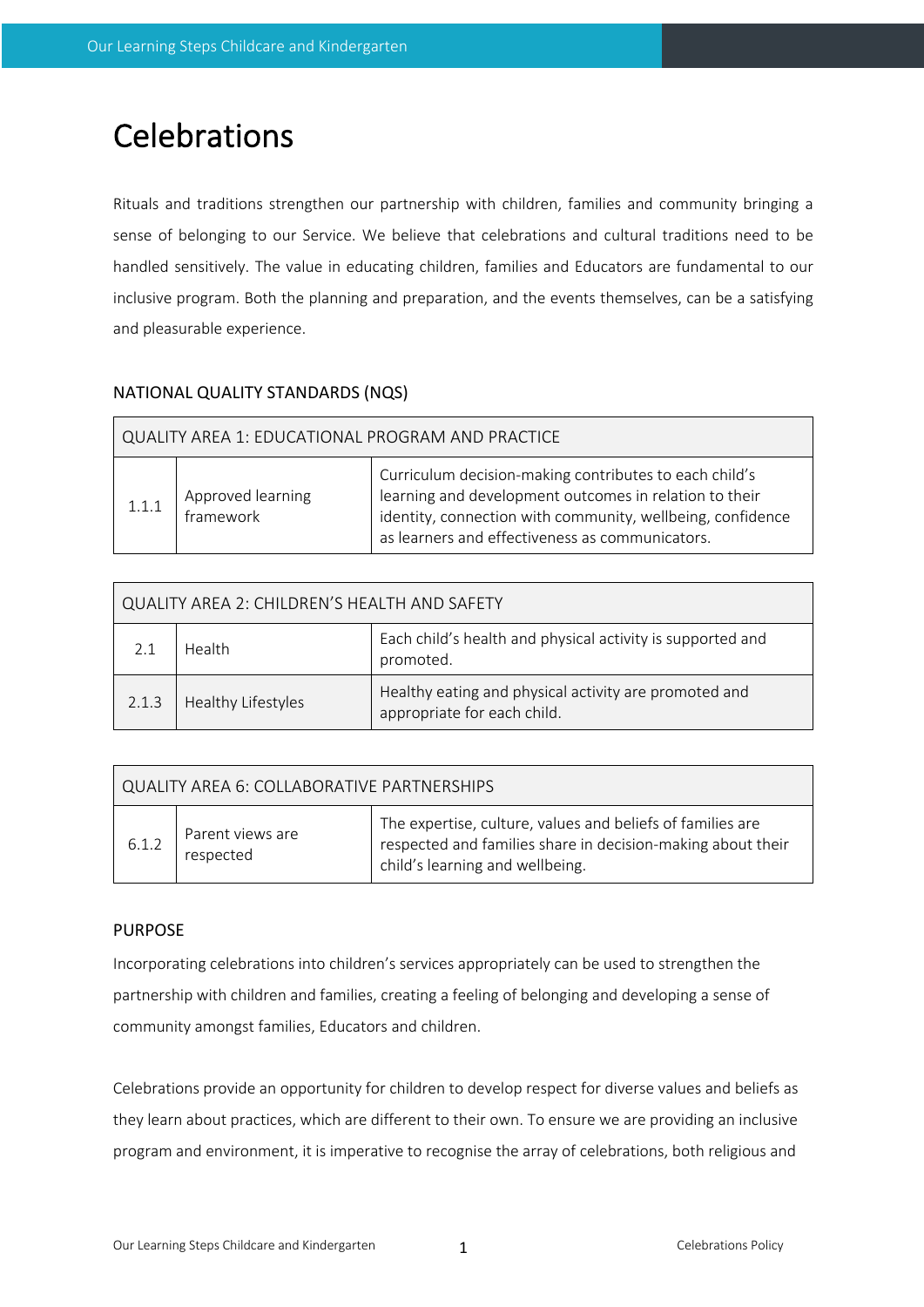worldly, that take place throughout the year in our community and to have an understanding of, and respect for, cultural diversity in our services.

#### SCOPE

This policy applies to children, families, staff, management and visitors of the Service.

#### IMPLEMENTATION

#### MANAGEMENT/NOMINATED SUPERVISOR/RESPONSIBLE PERSON WILL ENSURE:

- To incorporate relevant, culturally based experiences and celebrations within the children's program which address different learning opportunities, including: fostering a sense of belonging and inclusions for every child, family, and staff member (EYLF, p.7); increasing children's understanding of, and respect for, diversity and differences (EYLF, p.13); raising children's selfawareness and confidence, providing for children's holistic development and supporting a positive identity for every child and family (EYLF, p.2).
- Religious celebrations such as Christmas and Easter are recognised within the Service and reflected in our programs.
- All cultural celebrations that are significant to our families and relevant to our broader community are implemented within the service.
- Families are aware of the Celebration Policy during their orientation process and kept updated throughout the year via centre correspondence.
- Cake or fairy bread will be provided by the Service.
- Families are reminded that we are "Allergy Aware" service prior to celebrations.
- Educators are aware and make alternate arrangements if families would prefer that their child does NOT participate in such celebrations.
- If this is the case we will respect the rights and feelings of this child and will provide an alternative experience for them to participate in so that they do not feel that they are being left out.
- Educators remain current with the professional knowledge and skills that support planning for and engaging in culturally inclusive practice.
- Advance planning is adhered to if food or drink is provided for children at the Service. Additionally, all parents must be advised prior to the celebration. This allows for any feedback / concerns from parents which can then be taken into account as part of the normal planning involved in such activities.
- Safety issues are taken into account prior to the implementation of celebratory experiences.
- Our healthy eating policies are reflected when planning for celebrations.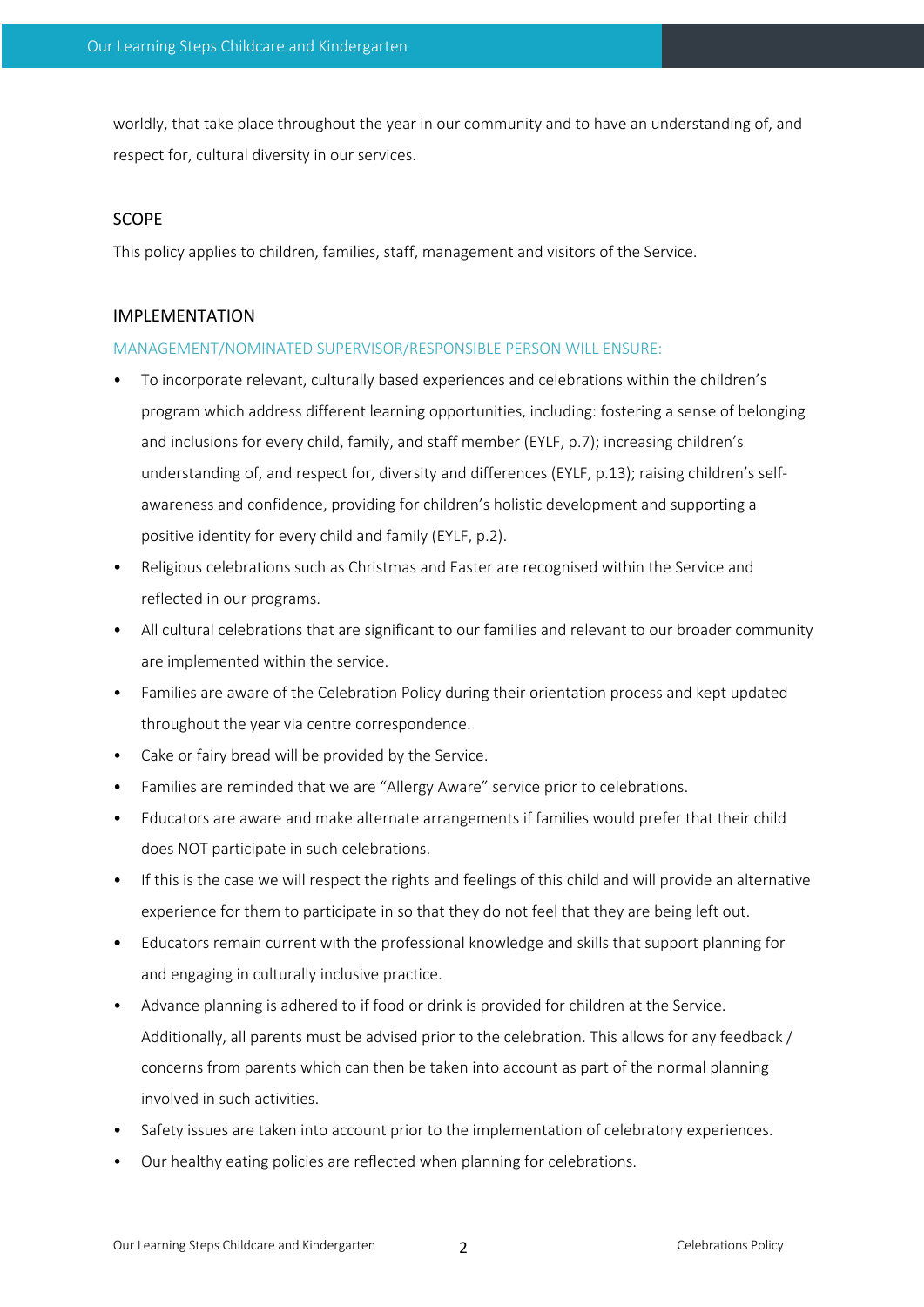#### EDUCATORS WILL:

- Seek written approval from the Nominated Supervisor prior to any celebrations where food is provided to children.
- Ensure the use of candles is carried out with the children's safety in mind and fully supervised. A full risk assessment is available with the Nominated Supervisor.
- Be aware of cultural tokenism and stereotyping.
- Encourage and support family members to be involved in sharing their customs and celebrations with our Service.
- Ensure children have the agency to make choices about the celebrations they would like to participate in, engaging families to give advice on customs.
- Ensure that children have the resources and time necessary to be able to celebrate effectively.
- Provide young children and toddlers with materials that reflect a significant event or celebration, which they have recently participated.
- Ensure that families who do not wish to be involved in celebrations have an option to not participate.
- Balance family values about receiving gifts and products from their children and Educator's values about avoiding product-based activities by developing creative and meaningful gifts for families.
- Notify the community about the celebration e.g. taking photos to display on the Service notice board, or displaying children's artwork and drawings about the celebration.
- Provide opportunities for children to participate in 'open ended' celebration activities.
- Provide a flexible program that enables children to have agency about the activities in which they participate.
- Celebrate traditions and customs relevant to children and community.
- Ensure that the same amount of time and energy is dedicated to ALL celebrations.
- Invite Educators and families to share their own personal experiences of celebrations.
- Ensure resources such as picture story-books, images, and music are reflective of contemporary celebrations to which children can relate.
- Be respectful of all religions and cultural backgrounds.